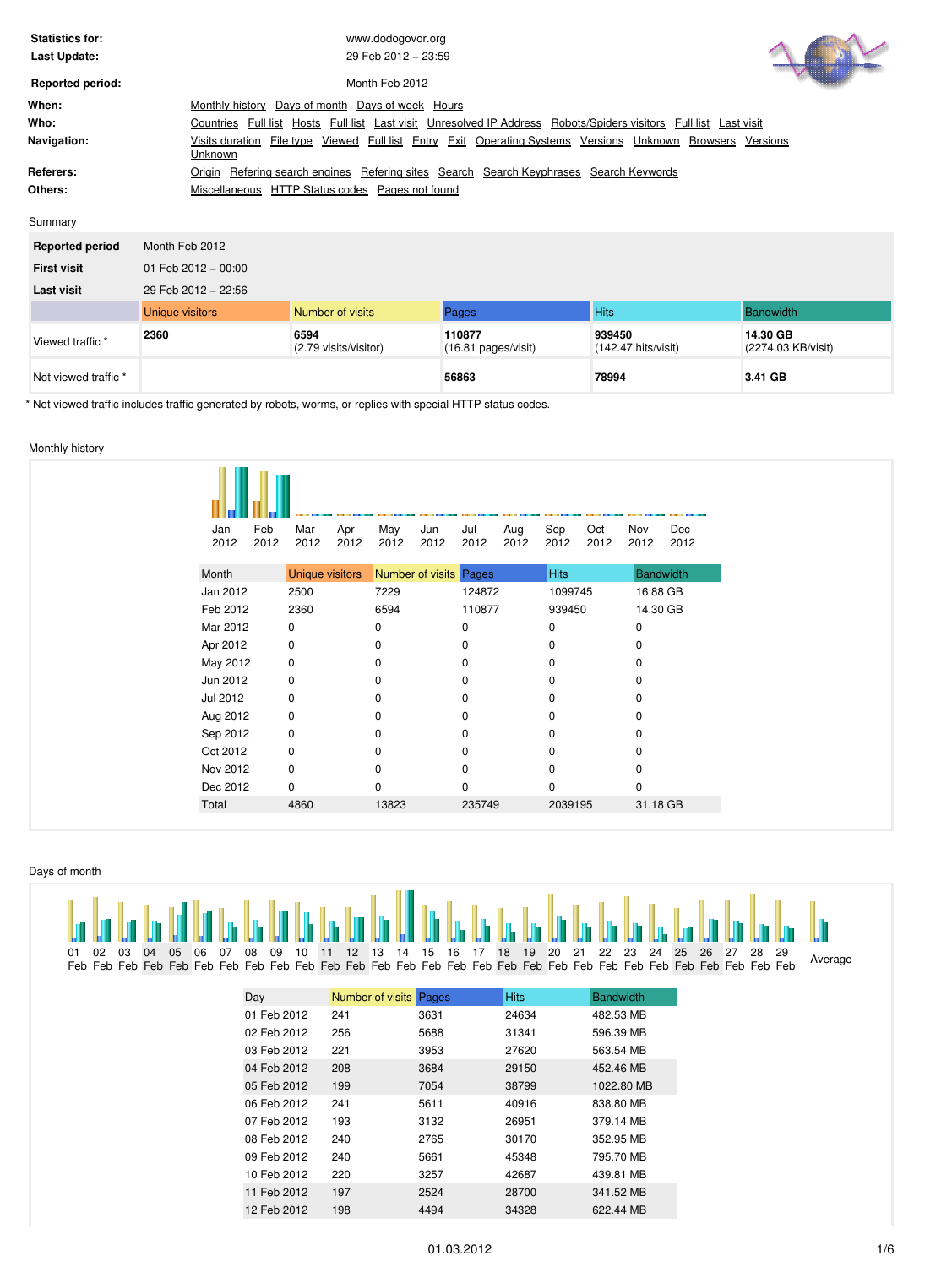| 13 Feb 2012 | 267    | 4138    | 36671    | 559.52 MB |
|-------------|--------|---------|----------|-----------|
| 14 Feb 2012 | 290    | 8896    | 75357    | 1.32 GB   |
| 15 Feb 2012 | 210    | 3986    | 46591    | 598.96 MB |
| 16 Feb 2012 | 228    | 2242    | 30048    | 283.00 MB |
| 17 Feb 2012 | 200    | 2866    | 32163    | 395.87 MB |
| 18 Feb 2012 | 192    | 1859    | 25323    | 227.33 MB |
| 19 Feb 2012 | 197    | 2719    | 25708    | 357.33 MB |
| 20 Feb 2012 | 271    | 4080    | 35504    | 551.27 MB |
| 21 Feb 2012 | 210    | 3762    | 26480    | 386.53 MB |
| 22 Feb 2012 | 221    | 3159    | 29007    | 397.50 MB |
| 23 Feb 2012 | 261    | 3157    | 25833    | 405.73 MB |
| 24 Feb 2012 | 217    | 1608    | 20922    | 179.73 MB |
| 25 Feb 2012 | 189    | 2921    | 18377    | 339.56 MB |
| 26 Feb 2012 | 236    | 3956    | 33202    | 551.94 MB |
| 27 Feb 2012 | 235    | 3358    | 29323    | 452.73 MB |
| 28 Feb 2012 | 276    | 3936    | 25067    | 408.12 MB |
| 29 Feb 2012 | 240    | 2780    | 23230    | 309.17 MB |
| Average     | 227.38 | 3823.34 | 32394.83 | 504.95 MB |
| Total       | 6594   | 110877  | 939450   | 14.30 GB  |
|             |        |         |          |           |

### <span id="page-1-0"></span>Days of week



| Day | Pages   | <b>Hits</b> | <b>Bandwidth</b> |
|-----|---------|-------------|------------------|
| Mon | 4296.75 | 35603.50    | 600.58 MB        |
| Tue | 4931.50 | 38463.75    | 631.25 MB        |
| Wed | 3264.20 | 30726.40    | 428.22 MB        |
| Thu | 4187    | 33142.50    | 520.20 MB        |
| Fri | 2921    | 30848       | 394.74 MB        |
| Sat | 2747    | 25387.50    | 340.22 MB        |
| Sun | 4555.75 | 33009.25    | 638.63 MB        |

<span id="page-1-1"></span>Hours

|       | 0<br>2<br>≝<br>E. | з<br>5<br>4 | 8<br>9<br>10<br>6 | 13<br>12<br>14<br>15<br>11<br>ш | 16<br>19<br>17<br>18<br>是<br>毎 | 22 23<br>20<br>21<br>● ●<br>æ |             |                  |
|-------|-------------------|-------------|-------------------|---------------------------------|--------------------------------|-------------------------------|-------------|------------------|
|       |                   |             |                   |                                 |                                |                               |             |                  |
| Hours | Pages             | <b>Hits</b> | <b>Bandwidth</b>  |                                 | Hours                          | Pages                         | <b>Hits</b> | <b>Bandwidth</b> |
| 00    | 2663              | 22100       | 329.49 MB         |                                 | 12                             | 4814                          | 49271       | 630.94 MB        |
| 01    | 2838              | 16428       | 383.61 MB         |                                 | 13                             | 6491                          | 68368       | 899.30 MB        |
| 02    | 1667              | 8585        | 241.03 MB         |                                 | 14                             | 6545                          | 62261       | 870.07 MB        |
| 03    | 1043              | 5227        | 68.55 MB          |                                 | 15                             | 6099                          | 56233       | 825.01 MB        |
| 04    | 2114              | 10814       | 157.53 MB         |                                 | 16                             | 7062                          | 52621       | 862.27 MB        |
| 05    | 1587              | 9317        | 121.05 MB         |                                 | 17                             | 5335                          | 49072       | 873.31 MB        |
| 06    | 4620              | 25412       | 493.14 MB         |                                 | 18                             | 4794                          | 46084       | 651.24 MB        |
| 07    | 6241              | 49032       | 867.97 MB         |                                 | 19                             | 5332                          | 49820       | 718.58 MB        |
| 08    | 6582              | 57608       | 877.18 MB         |                                 | 20                             | 4860                          | 44670       | 669.20 MB        |
| 09    | 7119              | 57051       | 923.23 MB         |                                 | 21                             | 4931                          | 48775       | 654.35 MB        |
| 10    | 6960              | 60549       | 969.63 MB         |                                 | 22                             | 5471                          | 39544       | 783.97 MB        |
| 11    | 5709              | 50608       | 772.93 MB         |                                 | 23                             | 0                             | 0           | 0                |

## <span id="page-1-2"></span>Visitors domains/countries (Top 10) - Full list

| <b>Domains/Countries</b> | Pages | <b>Hits</b> | <b>Bandwidth</b> |
|--------------------------|-------|-------------|------------------|
| Unknown                  | 10877 | 939450      | 14.30 GB         |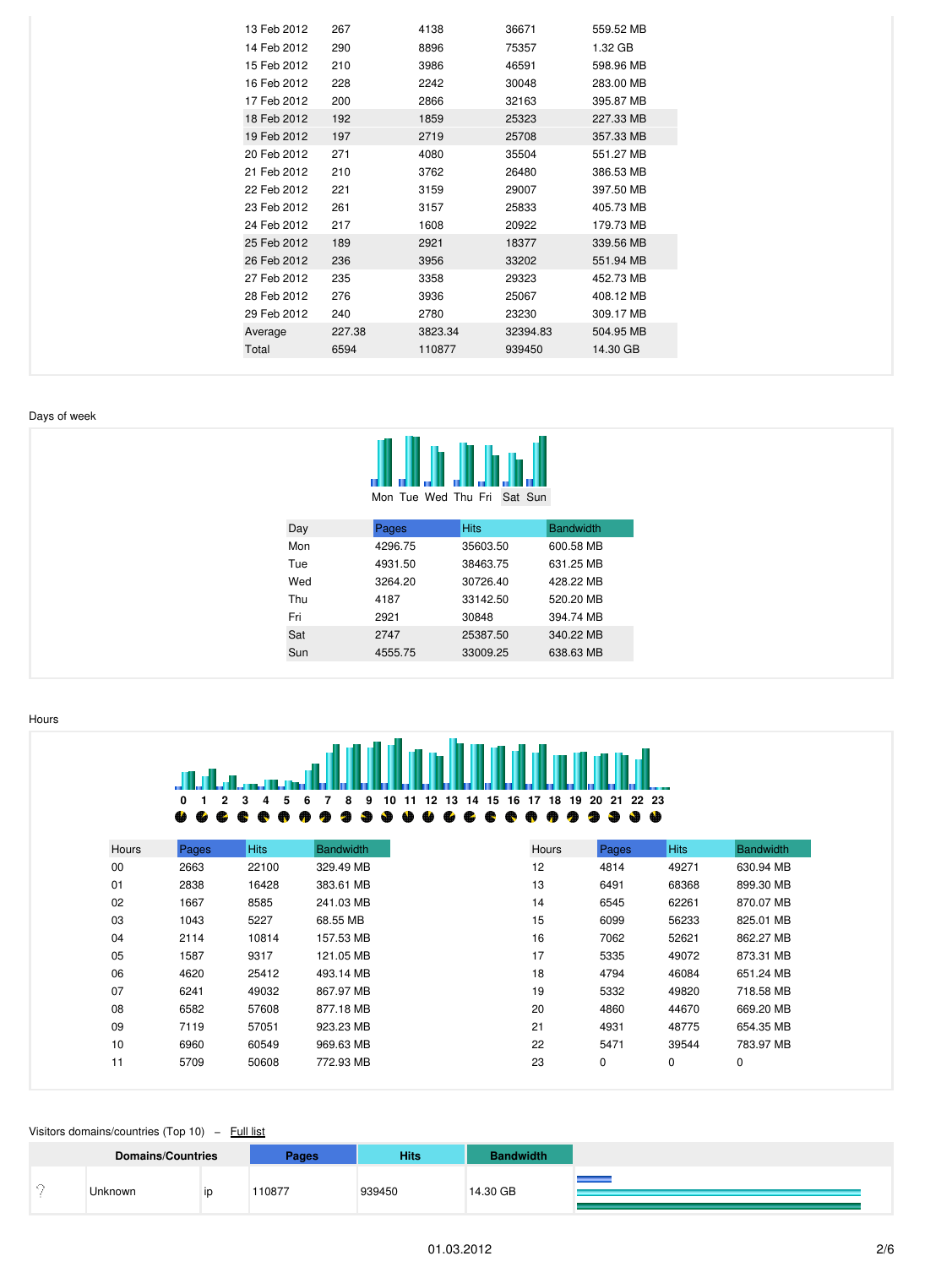# <span id="page-2-0"></span>Hosts (Top 10) - Full list - Last visit - Unresolved IP Address

| Hosts: 0 Known, 2473 Unknown (unresolved ip) - 2360 Unique visitors | Pages | <b>Hits</b> | <b>Bandwidth</b> | Last visit          |
|---------------------------------------------------------------------|-------|-------------|------------------|---------------------|
| 213.143.65.196                                                      | 7909  | 7909        | 67.80 MB         | 29 Feb 2012 - 22:56 |
| 213.143.74.235                                                      | 3727  | 13203       | 389.03 MB        | 29 Feb 2012 - 03:47 |
| 93.103.254.68                                                       | 3577  | 10468       | 529.96 MB        | 12 Feb 2012 - 09:34 |
| 193.2.237.17                                                        | 2074  | 39581       | 261.47 MB        | 29 Feb 2012 - 19:18 |
| 195.149.94.253                                                      | 1750  | 20398       | 292.00 MB        | 29 Feb 2012 - 10:33 |
| 92.37.125.204                                                       | 1628  | 21069       | 157.91 MB        | 29 Feb 2012 - 22:12 |
| 93.103.83.169                                                       | 1359  | 14407       | 202.48 MB        | 26 Feb 2012 - 21:30 |
| 213.143.87.123                                                      | 1301  | 9216        | 206.73 MB        | 27 Feb 2012 - 14:01 |
| 84.52.161.53                                                        | 1296  | 7757        | 150.90 MB        | 28 Feb 2012 - 14:31 |
| 208.115.113.85                                                      | 1261  | 1261        | 63.49 MB         | 29 Feb 2012 - 19:31 |
| <b>Others</b>                                                       | 84995 | 794181      | 12.03 GB         |                     |

# <span id="page-2-1"></span>Robots/Spiders visitors (Top 10) - Full list - Last visit

| 18 different robots*                   | <b>Hits</b> | <b>Bandwidth</b> | <b>Last visit</b>   |
|----------------------------------------|-------------|------------------|---------------------|
| Googlebot                              | 63251       | 2.85 GB          | 29 Feb 2012 - 22:54 |
| Unknown robot (identified by 'spider') | 8208        | 386.42 MB        | 29 Feb 2012 - 22:56 |
| BaiDuSpider                            | 618         | 3.33 MB          | 29 Feb 2012 - 21:56 |
| Yandex bot                             | 380         | 77.33 MB         | 28 Feb 2012 - 20:38 |
| <b>MSNBot</b>                          | 187         | 19.86 MB         | 29 Feb 2012 - 19:35 |
| psbot                                  | 146         | 324.20 KB        | 02 Feb 2012 - 19:50 |
| <b>BSpider</b>                         | 83          | 0                | 29 Feb 2012 - 21:31 |
| Unknown robot (identified by 'robot')  | 60          | 1.92 MB          | 28 Feb 2012 - 16:36 |
| Alexa (IA Archiver)                    | 11          | 823.54 KB        | 29 Feb 2012 - 12:56 |
| Speedy Spider                          |             | 436.03 KB        | 09 Feb 2012 - 22:47 |
| Others                                 | 22          | 176.36 KB        |                     |

\* Robots shown here gave hits or traffic "not viewed" by visitors, so they are not included in other charts.

### <span id="page-2-2"></span>Visits duration

| Number of visits: 6594 - Average: 324 s | <b>Number of visits</b> | Percent |
|-----------------------------------------|-------------------------|---------|
| $0s-30s$                                | 4181                    | 63.4 %  |
| $30s - 2mn$                             | 733                     | 11.1%   |
| $2mn-5mn$                               | 530                     | 8%      |
| $5mn-15mn$                              | 491                     | 7.4 %   |
| 15mn-30mn                               | 193                     | 2.9%    |
| $30mn-1h$                               | 320                     | 4.8%    |
| $1h+$                                   | 136                     | 2%      |
| Unknown                                 | 10                      | 0.1%    |

<span id="page-2-3"></span>File type

|                                       |            | File type                        | <b>Hits</b> | Percent | <b>Bandwidth</b> | Percent |
|---------------------------------------|------------|----------------------------------|-------------|---------|------------------|---------|
| 酶                                     | jpg        | Image                            | 789686      | 84 %    | 11.80 GB         | 82.5 %  |
| $\begin{matrix} \Phi \\ \end{matrix}$ | aspx       | Dynamic Html page or Script file | 92361       | 9.8%    | 1.74 GB          | 12.1%   |
|                                       | <b>CSS</b> | Cascading Style Sheet file       | 29908       | 3.1%    | 20.42 MB         | 0.1%    |
| 围                                     | html       | HTML or XML static page          | 11596       | 1.2%    | 97.29 MB         | 0.6%    |
| 酶                                     | gif        | Image                            | 8963        | 0.9%    | 24.72 MB         | 0.1%    |
|                                       | axd        |                                  | 3309        | 0.3%    | 66.01 MB         | 0.4%    |
| ۰                                     | swf        | Macromedia Flash Animation       | 2125        | 0.2%    | 68.37 MB         | 0.4%    |
| 圈                                     | doc        | Document                         | 677         | $0\%$   | 106.88 MB        | 0.7%    |
| ♦                                     | mp3        | Audio                            | 308         | $0\%$   | 77.44 MB         | 0.5%    |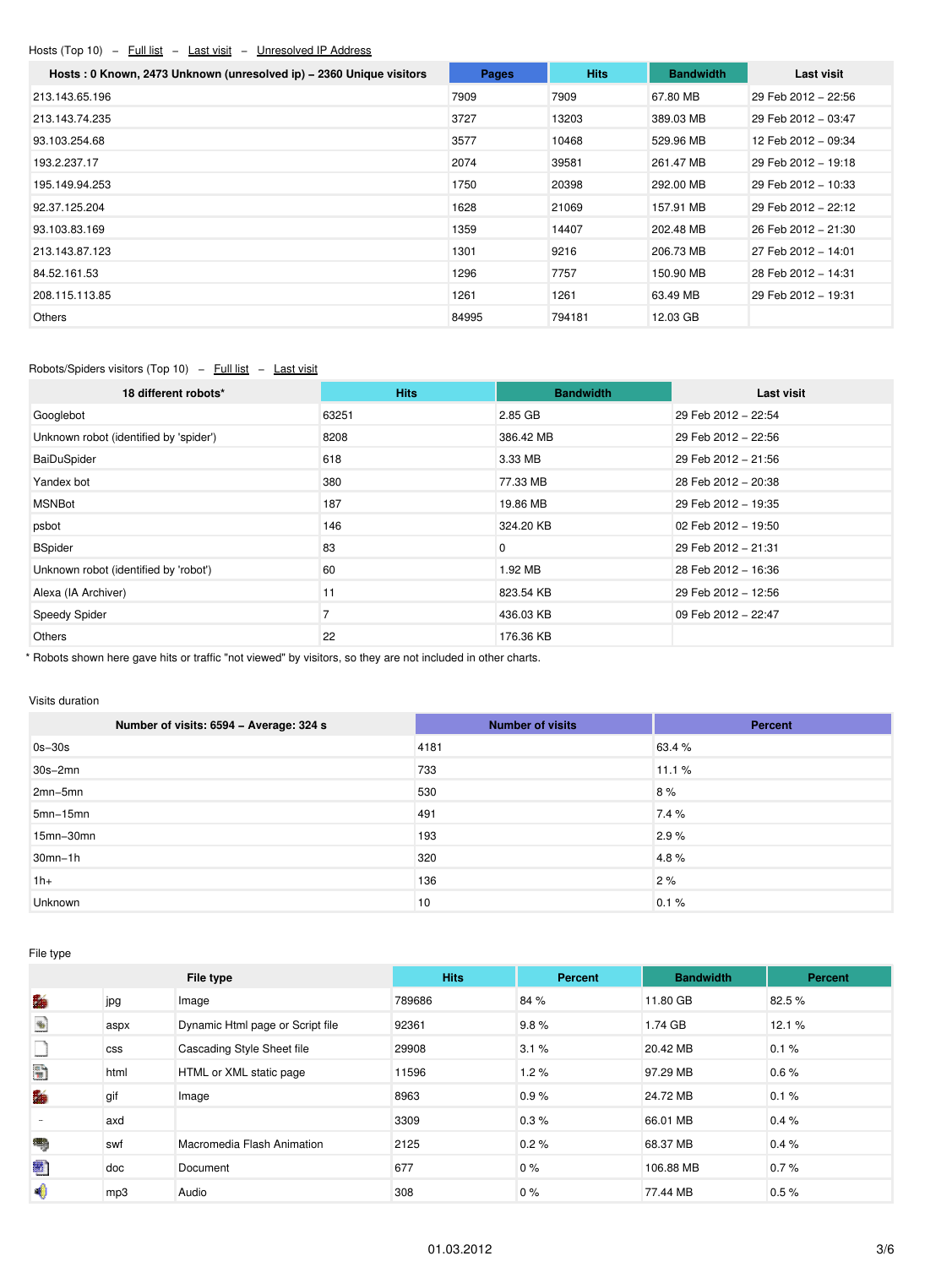| time.<br>List | pdf  | Document                | 305 | $0\%$ | 116.41 MB | 0.7% |
|---------------|------|-------------------------|-----|-------|-----------|------|
| $\mathbb{R}$  | htm  | HTML or XML static page | 159 | $0\%$ | 8.15 MB   | 0%   |
| $\sim$        | rtf  |                         | 17  | $0\%$ | 1.51 MB   | 0%   |
| 酶             | jpeg | Image                   | 11  | $0\%$ | 4.31 MB   | 0%   |
|               | ppt  | Document                | 9   | $0\%$ | 1.36 MB   | 0%   |
| 酶             | bmp  | Image                   | 5   | $0\%$ | 4.16 MB   | 0%   |
| ٣             | avi  | Video                   | 5   | $0\%$ | 173.13 MB | 1.1% |
|               | msg  |                         | 4   | $0\%$ | 140.04 KB | 0%   |
| ◀             | wma  | Audio                   |     | $0\%$ | 50.60 KB  | 0%   |
| 4,            | wav  | Audio                   |     | $0\%$ | 255 Bytes | 0%   |

# <span id="page-3-0"></span>Pages-URL (Top 10) - Full list - Entry - Exit

| 462 different pages-url | <b>Viewed</b> | <b>Average size</b> | Entry | Exit |                                           |
|-------------------------|---------------|---------------------|-------|------|-------------------------------------------|
| /lahki/Gallery.aspx     | 76526         | 4.05 KB             | 309   | 1369 | ×.<br>÷.                                  |
| $\sqrt{2}$              | 11464         | 8.57 KB             | 1359  | 973  | $\equiv$<br>E                             |
| /lahki/shownews.aspx    | 6403          | 60.41 KB            | 949   | 1333 | المستحدة<br>E                             |
| /lahki/news.aspx        | 3502          | 239.99 KB           | 1555  | 879  | $\equiv$<br>F                             |
| /lahki/WebResource.axd  | 3309          | 20.43 KB            | 809   | 361  | $\equiv$<br>$\overline{\phantom{a}}$<br>F |
| /lahki/NewsArchive.aspx | 1440          | 60.04 KB            | 116   | 114  | н                                         |
| /Gallery.aspx           | 989           | 2.62 KB             | 32    | 45   | н<br>п<br>п                               |
| /Lahki/shownews.aspx    | 637           | 53.36 KB            | 275   | 211  | E<br>п<br>E.                              |
| /shownews.aspx          | 519           | 36.05 KB            | 98    | 212  | в                                         |
| /img/intr.swf           | 443           | 71.12 KB            | 5     | 23   | п<br>ŧ                                    |
| Others                  | 5645          | 121.58 KB           | 1087  | 1064 |                                           |

# <span id="page-3-1"></span>Operating Systems (Top 10) - Full list/Versions - Unknown

|   | <b>Operating Systems</b> | <b>Hits</b> | <b>Percent</b> |
|---|--------------------------|-------------|----------------|
| 囲 | <b>Windows</b>           | 818286      | 87.1%          |
| ¥ | <b>Macintosh</b>         | 51835       | 5.5%           |
|   | <b>Unknown</b>           | 47441       | 5 %            |
|   | Linux                    | 21888       | 2.3%           |

<span id="page-3-2"></span>Browsers (Top 10) - Full list/Versions - Unknown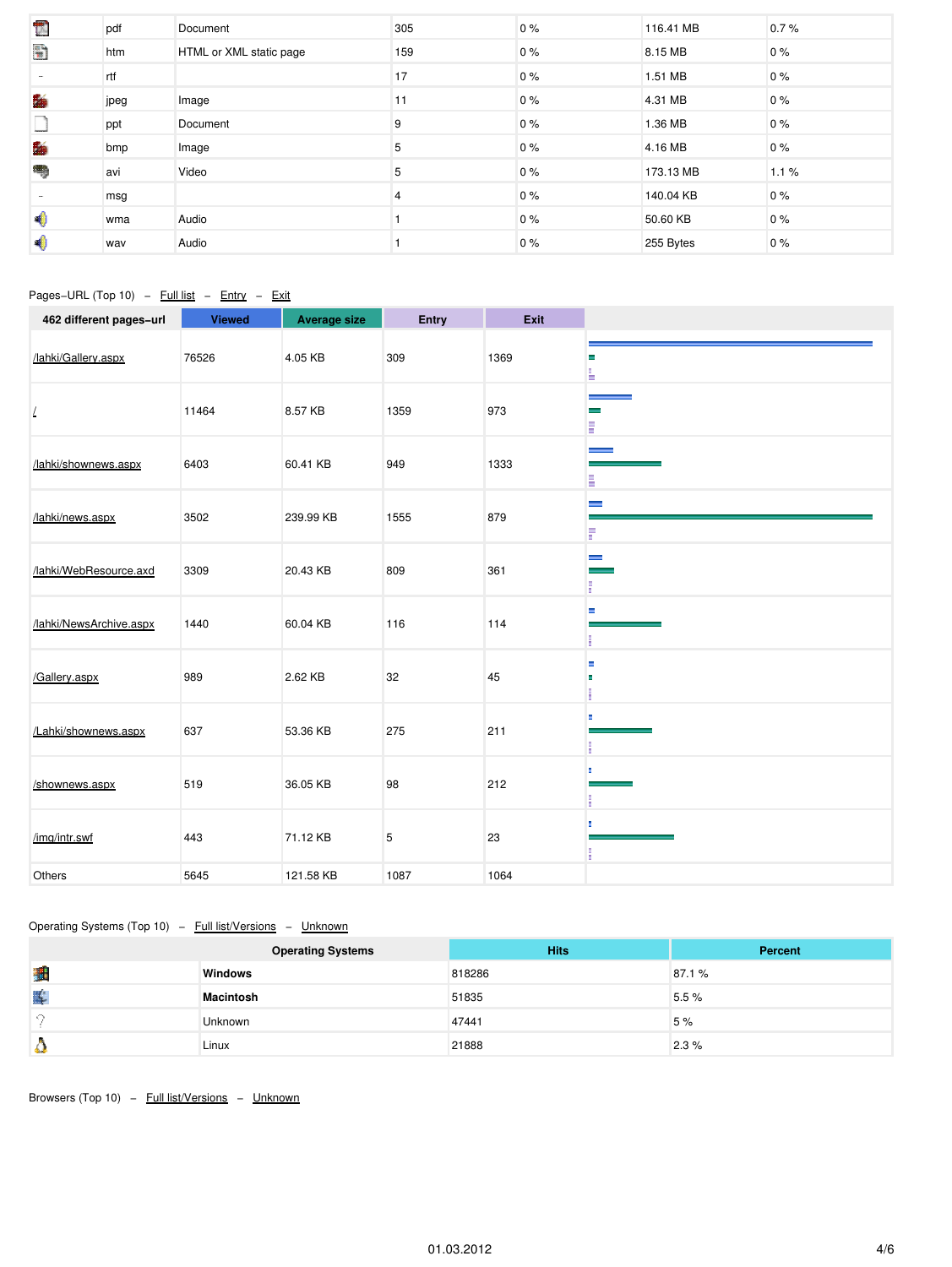|                   | <b>Browsers</b>               | Grabber | <b>Hits</b> | Percent |
|-------------------|-------------------------------|---------|-------------|---------|
| 4                 | FireFox                       | No      | 380742      | 40.5%   |
| €                 | <b>MS Internet Explorer</b>   | No      | 267050      | 28.4 %  |
| 6                 | Safari                        | No      | 230490      | 24.5 %  |
| G.                | Mozilla                       | No      | 31595       | 3.3%    |
| $\mathbf{\Theta}$ | Opera                         | No      | 17115       | 1.8%    |
| 9                 | Unknown                       | ?       | 11910       | 1.2%    |
| $\bullet$         | NetShow Player (media player) | No      | 305         | $0\%$   |
| N                 | Netscape                      | No      | 218         | 0%      |
|                   | Wget                          | Yes     | 13          | 0%      |
|                   | Links                         | No      | 8           | $0\%$   |
|                   | Others                        |         | 4           | $0\%$   |

## <span id="page-4-0"></span>Connect to site from

| Origin                                                                                                                                                                                                                                                                                                                                                                                                                                                                                                                                                                                                              | Pages | <b>Percent</b> | <b>Hits</b> | <b>Percent</b> |
|---------------------------------------------------------------------------------------------------------------------------------------------------------------------------------------------------------------------------------------------------------------------------------------------------------------------------------------------------------------------------------------------------------------------------------------------------------------------------------------------------------------------------------------------------------------------------------------------------------------------|-------|----------------|-------------|----------------|
| Direct address / Bookmarks                                                                                                                                                                                                                                                                                                                                                                                                                                                                                                                                                                                          | 19004 | 81.1%          | 47141       | 89.6%          |
| Links from a NewsGroup                                                                                                                                                                                                                                                                                                                                                                                                                                                                                                                                                                                              |       |                |             |                |
| Links from an Internet Search Engine - Full list<br>– Google<br>2033 2180<br>- Unknown search engines 7<br>7<br>- Yahoo<br>4<br>4<br>3<br>3<br>- Ask Jeeves<br>- Google (Images)                                                                                                                                                                                                                                                                                                                                                                                                                                    | 2048  | 8.7%           | 2195        | 4.1%           |
| Links from an external page (other web sites except search engines) - Full list<br>- http://forum.haarpoint.net<br>399 399<br>385 385<br>- http://rentor.de/shot_for_slim<br>- http://wie-abnehmen.org/forum/forum5.html<br>286 286<br>187 187<br>- http://www.alecso.net<br>- http://www.outlet-tipps.de/forum/forum1.html<br>187 187<br>187 187<br>- http://www.pkw-zubehoer.com<br>187 187<br>- http://www.rdbooks.com<br>96<br>- http://www.najdi.si/search.jsp<br>96<br>88<br>88<br>- http://www.xn--gnstig-fliegen-gsb.de<br>- http://www.xn--gebrauchtwagenhndler-pzb.de<br>88<br>88<br>- Others<br>270 1157 | 2360  | 10%            | 3247        | 6.1%           |
| <b>Unknown Origin</b>                                                                                                                                                                                                                                                                                                                                                                                                                                                                                                                                                                                               | 3     | 0%             | 3           | 0%             |

#### <span id="page-4-1"></span>Search Keyphrases (Top 10) Full list

#### Search Keywords (Top 10) Full list

| 597 different keyphrases | <b>Search</b> | <b>Percent</b> |      |
|--------------------------|---------------|----------------|------|
| dodogovor                | 729           | 41 %           | do   |
| brecelj drustvo          | 32            | 1.8%           | bre  |
| izjava                   | 21            | 1.1%           | ma   |
| francijeva sreda         | 15            | 0.8%           | dru  |
| www.dodogovor.org        | 15            | 0.8%           | na   |
| otiÅ <sub>i</sub> Ä anec | 14            | 0.7%           | in   |
| mkc koper                | 12            | 0.6%           | sez  |
| marko brecelj            | 12            | 0.6%           | kor  |
| ivset pertle             | 12            | 0.6%           | izja |
| zajÄ niki                | 11            | 0.6%           | v    |
| Other phrases            | 904           | 50.8%          | Otl  |

| 1227 different keywords | <b>Search</b> | <b>Percent</b> |
|-------------------------|---------------|----------------|
| dodogovor               | 739           | 20.7%          |
| brecelj                 | 92            | 2.5%           |
| marko                   | 57            | 1.5%           |
| drustvo                 | 44            | 1.2%           |
| na                      | 35            | 0.9%           |
| in.                     | 30            | 0.8%           |
| seznam                  | 25            | 0.7%           |
| koper                   | 25            | 0.7%           |
| izjava                  | 23            | 0.6%           |
| $\mathsf{v}$            | 23            | 0.6%           |
| Other words             | 2471          | 69.3%          |

## <span id="page-4-2"></span>Miscellaneous

| <b>Miscellaneous</b>         |                      |       |
|------------------------------|----------------------|-------|
| Add to favorites (estimated) | 1604 / 2360 Visitors | 67.9% |